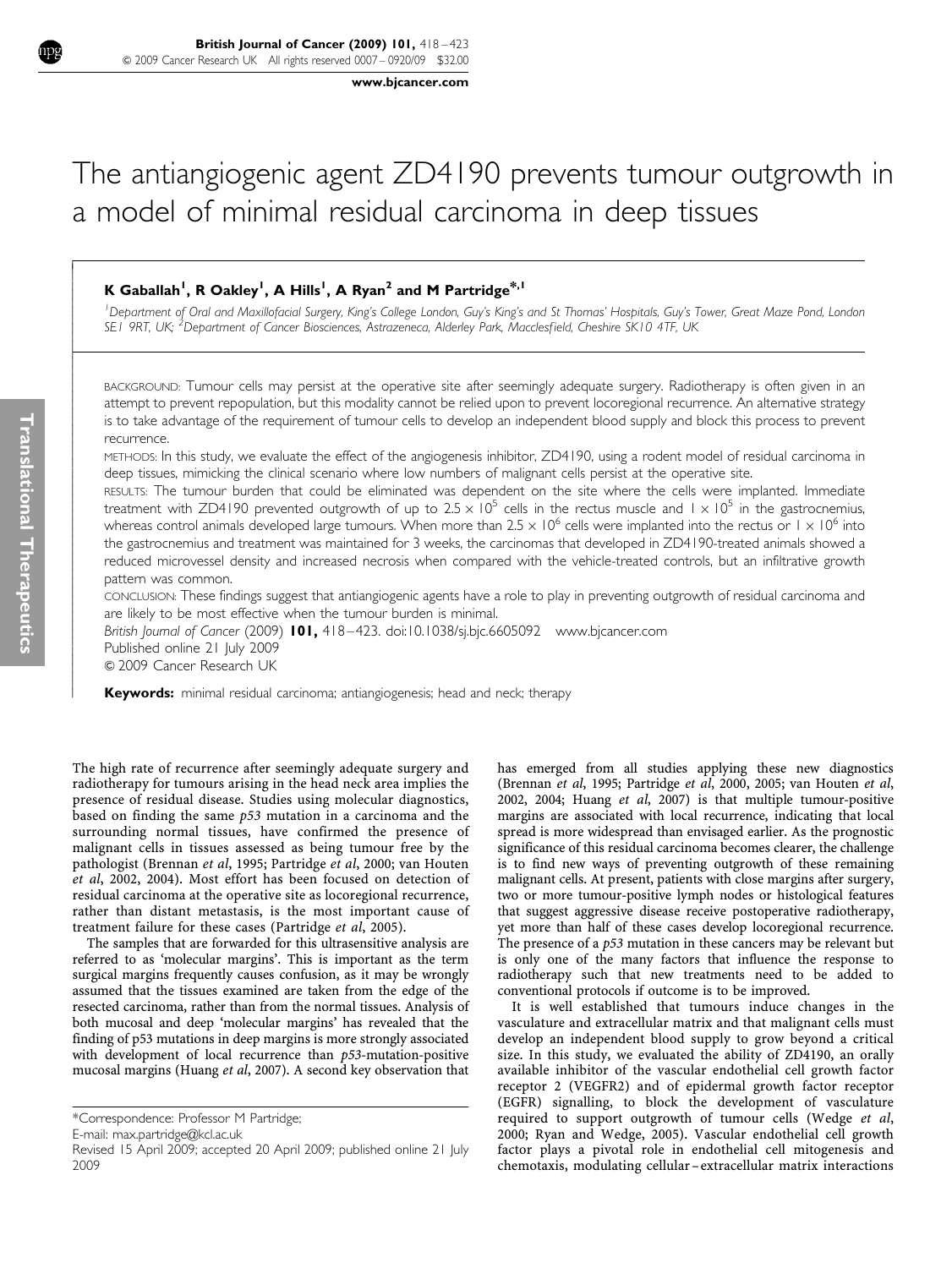(Wedge et al, 2000). These activities facilitate vessel sprouting and capillary tube formation. Vascular endothelial cell growth factor may also contribute to tumour progression through its permeabilising effect on the vasculature (Dvorak et al, 1995; Roberts and Palade, 1997), and activation of VEGFR2 appears sufficient to promote the major phenotypic responses to VEGF, including endothelial cell proliferation, migration, survival and the induction of vascular permeability (Wedge et al, 2002).

We used a preclinical model where defined numbers of cells are implanted into different muscles, mimicking the clinical scenario where residual tumour persists in deep structures postoperatively (Oakley et al, 2002). We selected an immunocompetent host and a cell line that forms infiltrative tumour tracts in muscle, rather than a subcutaneous model, as most recurrence occurs in deep tissues and the local delivery of novel therapeutics to this site is not straightforward (Oakley et al, 2002). The cell line also carries a p53 gene mutation. This is of clinical relevance when evaluating antiangiogenic agents as tumours lacking p53 may show reduced apoptosis and a reduced treatment response under hypoxic conditions (Yu et al, 2002). In pilot studies, we considered the feasibility of developing a model of residual tumour by resecting the greater portion of an established carcinoma. However, the amount of residual tumour was unpredictable, whereas implanting defined numbers of malignant cells provided a reproducible way to examine the effects of an antiangiogenic agent at different time points as the tumour foci developed an independent vasculature.

### MATERIALS AND METHODS

#### Establishment of the model of minimal residual cancer

Female mice were obtained from Harlan Ltd (Oxford, UK) and were used in accordance with institution guidelines when they were 7-8 weeks old. Two tracts of malignant squamous keratinocyte PDVC57B cells, which are syngeneic for C57Bl/6 mice and mimic the clinical problem by invading into muscle, were implanted under halothane anaesthesia using a 30-gauge needle, into each gastrocnemius muscle and five tracts were implanted into the larger rectus muscle. This cell line carries a p53 mutation at codon 231 (ATG-CTC) and an A –T transversion at codon 61 of the H-ras gene (Oakley et al, 2002). A range of cells was implanted  $(1-5 \times 10^{4} - 5 \times 10^{5}$  per tract), injecting as the needle was withdrawn (Oakley et al, 2002). In some experiments, the tumour was resected under anaesthesia, aiming to leave residual carcinoma, and the wound closed with sutures.

#### Drug treatment

ZD4190 was administered by gavage suspended in 1% polysorbate  $80$  at  $50 \text{ mg kg}^{-1}$  24h after tumour cell implantation for a maximum of 22 days. Control rodents were gavaged with the vehicle only and a third group was untreated. In preliminary experiments, rodents were killed on alternate days so that the effect of ZD4190 on tumour outgrowth could be assessed and subsequently the treatment response was evaluated at day 9 or 22. At least five rodents were included in each treatment group.

#### Histopathological assessment

At appropriate time points, the animals were killed and the tumour-bearing muscles removed for histological examination. Tissues were fixed in zinc buffer (0.5 g calcium acetate, 5 g zinc acetate, 5 g zinc chloride dissolved in 11 of 0.1 M Tris, pH 7.4) for 8 –12 h. Each muscle was bisected at the midpoint and the two halves embedded, with the cut surface uppermost, and processed into wax. General tissue morphology was evaluated by the examination of haematoxylin- and eosin-stained sections. The combined area of the tumour tracts and any areas of necrosis were measured using a Leica Q500IW workstation (Oakley et al, 2002). 419

#### Establishing the time point at which neoangiogenesis occurs

To determine when proliferating endothelial cells were present in the developing tumour tracts, pairs of rodents implanted with tumour cells received bromodeoxyuridine (BrdU) at  $40 \text{ mg kg}^{-1}$ 40 min before killing on days 4, 6, 8, 10, 14, 16 and 18. Tissues were processed as described above and step-serial sections examined at  $100$ - $\mu$ m intervals.

#### Immunohistochemistry

Pilot studies with antibodies recognising CD31, CD34, VWF and CD105 (all BD Biosciences, Abcam, Cambridge, UK) identified rat anti-mouse CD31, diluted 1 : 20 as the most appropriate reagent to estimate the number of blood vessels present in the tumour tracts. The secondary antibody was donkey anti-rat alkaline phosphatase (Jackson ImmunoResearch, Stratech, Soham, UK) diluted 1 : 200 followed by development with the alkaline phosphatase substrate kit (Vector Laboratories, Peterborough, UK). Sections incubated with antibody dilutant were used as negative controls. Immunolocalisation of VEGF was with goat anti-mouse VEGF (1:200; Sigma, Poole, Dorset, UK), of VEGFR2 was with rabbit anti-VEGFR2 (1:100; Zymed, Invitrogen, Paisley, UK) and of cytokeratins with guinea pig anti-mouse (1 : 100; Progen, Heidelberg, Germany).

Step-serial sections were examined by double labelling for CD31 and BrdU. After staining for CD31, BrdU was detected with the in situ detection kit (BD Biosciences, Oxford, UK) with biotinylated anti-BrdU (1:10 for 1h followed by development with streptavidin – horseradish peroxidase for 30 min and visualisation with DAB (3,3-diaminobenzidine; DAKO, Ely, UK)). Proliferating endothelial cells were scored as such when they expressed CD31 and BrdU and were associated with tubular structures. The percentage of double-stained cells was estimated by counting 200 nuclei. We did not find any evidence that PDVC57B cells expressed CD31 or of cytokeratin-positive cells lining vessels containing red blood cells, suggesting that it is unlikely that vascular mimicry (Hendrix et al, 2000; Sood et al, 2001; Shieh et al, 2004) contributes significantly to the angiogenic response.

## Determination of microvessel density following implantation of tumour cells

Microvessels were counted within the tumour foci at the midpoint of each muscle at days 9 and 22. At the first time point, all tumour vessels were counted but at day 22, varying patterns of coalescing tracts were observed and the vessels were counted for four fields at  $\times$  100 magnification, selecting one within each quadrant of the tumour, avoiding any areas of necrosis or cystic cavities. The counts were expressed as the mean  $\pm$  s.e. for an area of 80  $\mu$ m<sup>2</sup> as this was the cross-sectional area of the smallest focus of tumour measured at this time.

### Cytotoxicity assay in monolayer culture

The cytotoxicity of ZD4190 for PDVC57B cells was established when  $10^4$  cells were exposed to  $1-10 \mu$ M ZD4190 for 96h before MTS solution (Promega, Southampton, UK) was added and the optical density measured at 490 nm. Cells were also grown to 40% confluence and treated with  $1 - 100 \mu$ M ZD4190 for 7 days and the cytopathic effect examined by staining with crystal violet.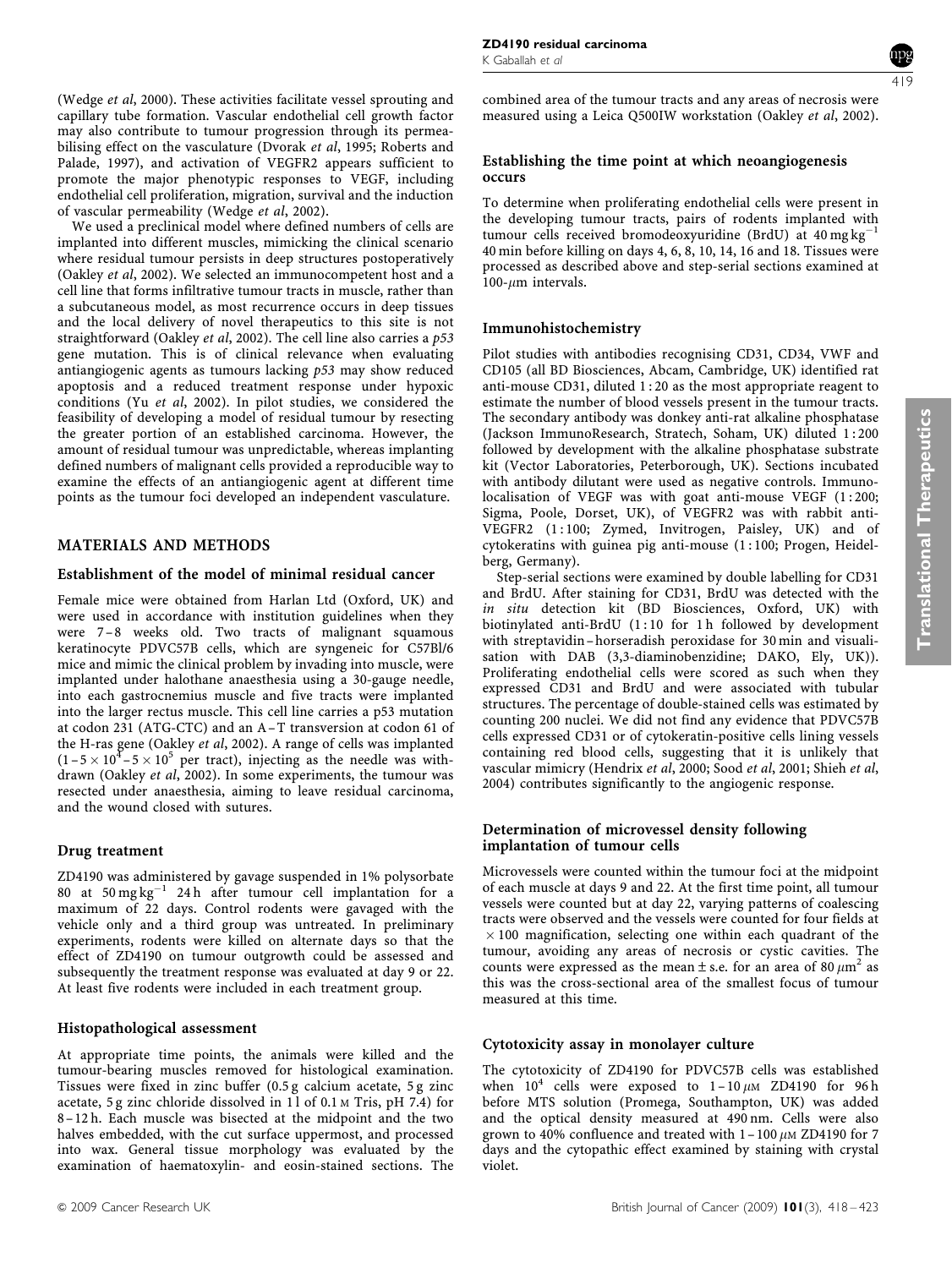#### Statistical analysis

One-way ANOVA was used to compare the microvessel density (MVD) and the combined area of the tumour tracts at the midpoint of the muscles for groups of rodents treated with ZD4190 and the vehicle-treated controls. SPSS 11.1 (SPSS.com, Woking, UK) for windows was used and a  $P < 0.05$  was considered statistically significant.

# RESULTS

#### Recapitulating outgrowth of residual carcinoma in deep tissues

In pilot studies, the greater portion of an established carcinoma was resected to mimic the clinical scenario where tumour remains at the operative site, but the amount of residual carcinoma was unpredictable (data not shown). In contrast, implanting defined numbers of malignant cells provided a reproducible way to examine the effects of an antiangiogenic agent. When  $1-5 \times 10^5$ PDVC57B cells were implanted to create each tumour tract, proliferating malignant keratinocytes were detected after 96 h. The tumour foci included fibroblasts and inflammatory cells, and by day 7, cords of malignant cells extended between the muscle fibres (Figure 1A). Typically, the tumour had a well-circumscribed margin and large venules and arteries, and smaller vessels were apparent after 16 days as well (Figure 1A). Implanting  $10^4$  cells to create each tract resulted in delayed tumour outgrowth, with cords of 2 –4 layers of malignant cells being the most frequent finding. However, rapidly growing tumour foci developed when  $2-5 \times 10^4$ cells were implanted. The efficiency of tumour tract formation at day 9, for groups of 10 rodents implanted with the same number of cells, ranged from 76 to 95% when the results from three consecutive experiments were assessed.

### Detection of VEGF and VEGFR2 and proliferating endothelial cells by anti-CD31 and BrdU staining

Vascular endothelial cell growth factor and VEGFR2 were detected in clumps of PDVC57B cells and in the stroma at day 6. Following double staining for BrdU and CD31, proliferating endothelial cells were identified at the edge of the tumour, with vascular sprouts, chains of endothelial cell and hyperplastic vessels detected from day 8 (Figure 1A). Approximately 3% of the tumour endothelial cells were positive with both markers. Similar structures were present in the centre of the tumour at day 12 (Figure 1A), but the



Figure I Effect of ZD4190 on tumour outgrowth in a model of residual cancer in the muscle, recapitulating the clinical scenario where malignant cells remain in the muscle after surgery. (A) Morphology of a representative tumour tract in the rectus muscle 7 and 16 days after implantation of PDVC57B cells; magnification:  $\times$  240 (left) and  $\times$  280 (right). Identification of proliferating endothelial cells by double staining for CD31 (red arrow) and BrdU (black arrow) at the tumour periphery at day 8 and core at day 12 (magnification,  $\times$  1000). (B) Gavage with ZD4190 prevented the outgrowth when up to 5  $\times$  10<sup>4</sup> PDVC57B cells were implanted to create each tumour tract. Two representative examples of the fibrotic foci found at day 22 are shown (far left,  $\times$  100) together with a fibrotic focus with viable malignant cells (centre left, × 100). In contrast, control rodents developed large tumours (centre right, × 100), as did those receiving vehicle alone although some lesions that developed in this group were associated with peripheral areas of fibrosis (far right,  $\times$  100). (C) When higher numbers of malignant cells were implanted to create each tract (>  $1 \times 10^5$ ), large tumours developed in the control and vehicle-treated groups by day 22 ( × 80). The tumours present in the ZD4190-treated rodents typically showed a more infiltrative pattern of growth with cords of cells, areas of necrosis and reduced microvascularity, as determined by CD31 staining, when compared with those that developed in the vehicle-treated group (far right,  $\times$  240).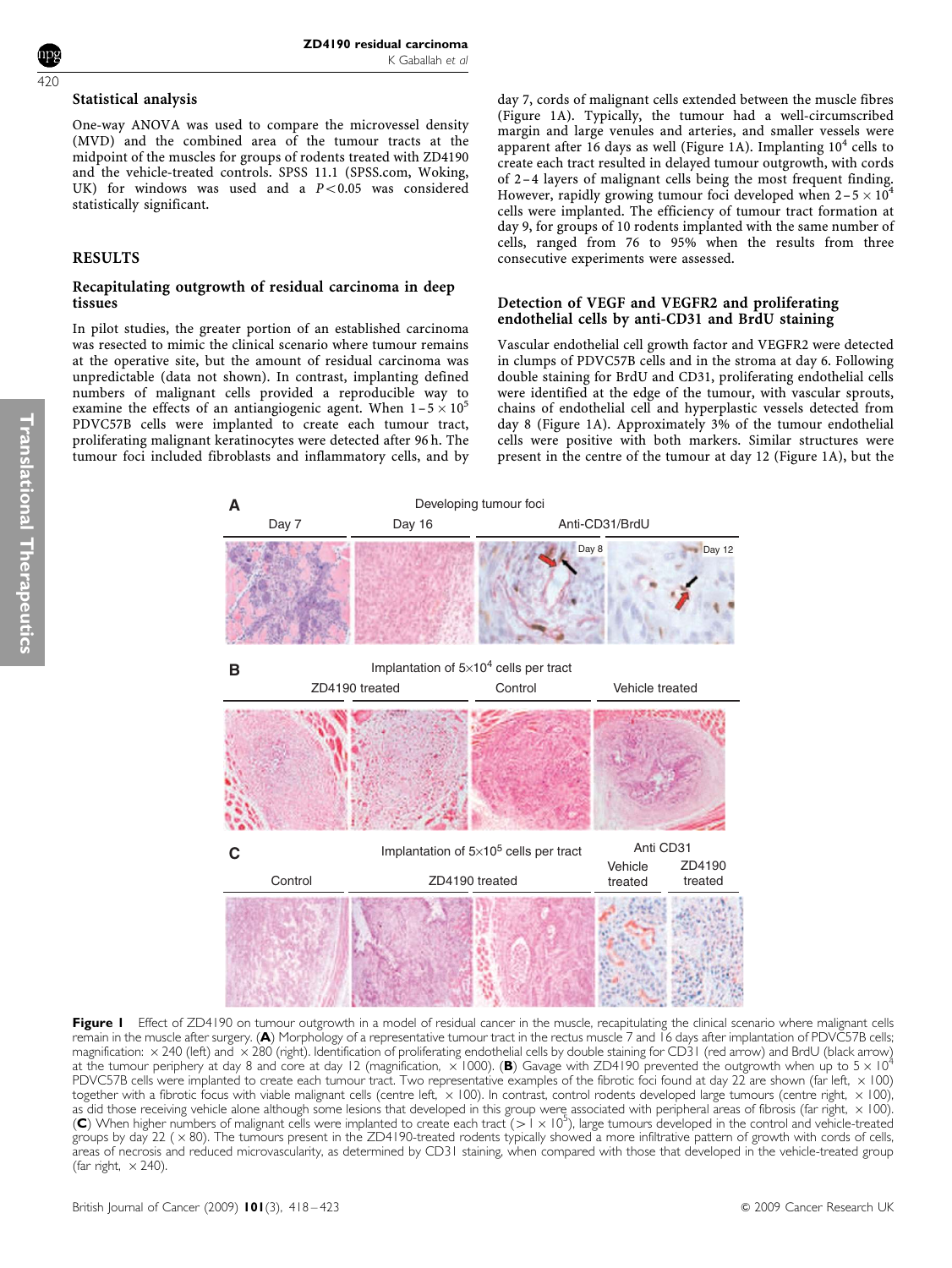number of cells implanted did not influence the time when proliferating endothelial cells were detected.

# ZD4190 prevents outgrowth of residual tumour

When  $2 \times 10^4$  PDVC57B cells were implanted to create each tumour tract in the gastrocnemius (total of  $4 \times 10^4$  cells) and rectus (total of  $1 \times 10^5$  cells) muscles, no tumours were detected clinically for the rodents treated with ZD4190. Histological assessment of tissues at day 22 did not reveal any evidence of tumour in 16 of 20 muscles implanted with a total of 35 tracts, but rather fibrotic foci with collagen fibrils, fibroblasts and scattered inflammatory cells replaced the muscle (Figure 1B). CD31 staining showed that many of these fibrotic foci contained large vessels, and vascular hot spots were identified in the adjacent muscle. Four of the tumour-bearing muscles in the test group (three rectus and one gastrocnemius) contained fibrotic foci with central islands of proliferating tumour as determined by BrdU staining, but these treatment failures were confined to two rodents (Figure 1B). Viable carcinoma cells, which were not actively proliferating, were also detected within two fibrotic foci in the rectus (Table 1). Fibrotic foci were also the predominant finding at sites where  $5 \times 10^4$  cells were implanted to create each tumour tract (a total of  $2.5 \times 10^5$ cells for the rectus and  $1 \times 10^5$  cells for the gastrocnemius) and the rodents gavaged with ZD4190 (Table 1). Similar treatment effects were seen when these experiments were repeated with other groups of animals. In contrast, the tumours that developed in the control groups were highly cellular, with darkly stained nuclei (Figure 1B) although a proportion (10%) developing in the rectus, in the group gavaged with the vehicle only, was associated with peripheral fibrotic reactions that were not seen in the untreated group (Table 1, Figure 1B).

When more than  $10^5$  cells were implanted to create each tract, fibrotic foci were rarely detected and the combined area of the tracts at the midpoint of each muscle was broadly similar (Figure 2A) although the total number of cells implanted into each muscle was different. The MVD of the tumours developing in the rectus was consistently higher than that observed for the gastrocnemius (Figure 2B), and following treatment with ZD4190, there was a reduction in the MVD for the tumours in the gastrocnemius at day 9 ( $P = 0.00$ , Figure 2B) but not for those in the rectus.

By day 22, large tumours were apparent in all groups, with clumps and cords of squamous cells admixed with loose stroma. Many tumours had a well-circumscribed margin (Figure 1C, far left) but others showed an infiltrative growth pattern and areas of central necrosis. The tumours that developed in the ZD4190 treated group were characterised by a heterogeneous growth pattern, with dense islands of carcinoma and admixed stroma or cord-like proliferations of malignant cells (Figure 1C). Cystic spaces were located at the periphery in the ZD4190-treated group (Figure 1C). At this time, the tumour area was reduced in the rectus (Figure 2A,  $P = 0.004$ ) and the fraction of the tumour area showing necrosis was increased when ZD4190-treated (22.32% $\pm$ 4.79) and vehicle-treated groups (4.93% $\pm$ 3.17) were compared ( $P = 0.00$ ). A similar reduction in the tumour area, and a corresponding increase in the fraction of the tumour area showing necrosis, was found for the gastrocnemius  $(21.37\% \pm 3.65 \text{ vs } 2.5\%)$  $4.72\% \pm 2.61$ ,  $P = 0.001$ ). A reduction in the MVD was apparent when the ZD4190- and vehicle-treated groups were compared  $(P<0.005$ , Figure 1C, far right, and Figure 2B) but these tumours showed a more infiltrative growth pattern when compared with those arising in the control group. In contrast to the inhibitory effect of ZD4190 on tumour outgrowth in vivo, no significant cytotoxicity was observed following exposure of PDVC57B cells to  $0.1 - 100 \mu M$  ZD4190 in vitro.



Figure 2 Treatment with ZD4190 reduced the area and microvascularity of tumour foci in a muscle model of minimal residual carcinoma.  $ZD4190$  reduced (A) the tumour area at day 22 when more than 10<sup>5</sup> PDVC57B cells were implanted to create each tract in the rectus and gastrocnemius muscles for groups of mice  $(n = 5)$  and (B) the MVD of the tracts that developed in the gastrocnemius at day 9 and at both sites at day 22.

Table I Effects of ZD4190 on the outgrowth of tumour in a muscle model of residual squamous cell carcinoma after 21 days of administration postoperatively

|                           | <b>Rectus</b>   |          |    |                 |          |   | <b>Gastrocnemius</b> |   |   |                 |          |          |
|---------------------------|-----------------|----------|----|-----------------|----------|---|----------------------|---|---|-----------------|----------|----------|
|                           | $2 \times 10^4$ |          |    | $5 \times 10^4$ |          |   | $2 \times 10^4$      |   |   | $5 \times 10^4$ |          |          |
|                           | ZD4190          | C        | v  | ZD4190          | C        | v | ZD4190               | C | v | ZD4190          | c        | v        |
| Fibrotic foci no tumour   | 14              | $\Omega$ |    | 4               | $\Omega$ |   |                      |   |   | 4               | $\Omega$ | $\Omega$ |
| Fibrotic foci Brdu-tumour |                 |          |    | 4               |          |   |                      |   |   | ◢               | $\Omega$ | $\circ$  |
| Fibrotic foci Brdu+tumour |                 |          |    | 4               |          | Δ |                      |   |   |                 | 0        | 0        |
| Brdu+tumour               |                 | 19       | 20 |                 | 23       | 9 | $\Omega$             |   | 8 | 0               | 8        | 9        |

Different numbers of PDVC57B cells ( $2 \times 10^4$  and  $5 \times 10^4$ ) were implanted to create each tumour tract in the rectus and gastrocnemius muscles and the mice ( $n=5$ ) gavaged daily with ZD4190, vehicle (V) or were untreated (C). The different patterns of tumour outgrowth were assessed by morphological examination and BrdU staining. The number of fibrotic foci forming for each group of rodents and the pattern of Brdu expression is shown. A maximum number of five tracts were implanted into each rectus muscle and two into the gastrocnemius. Significantly more fibrotic foci formed in the rectus muscle  $(P = 0.001, \chi^2 38)$  and the gastrocnemius (P = 0.001,  $\chi^2 73.7$ ) when treatments with ZD4190 and the controls or vehicle-treated groups were compared.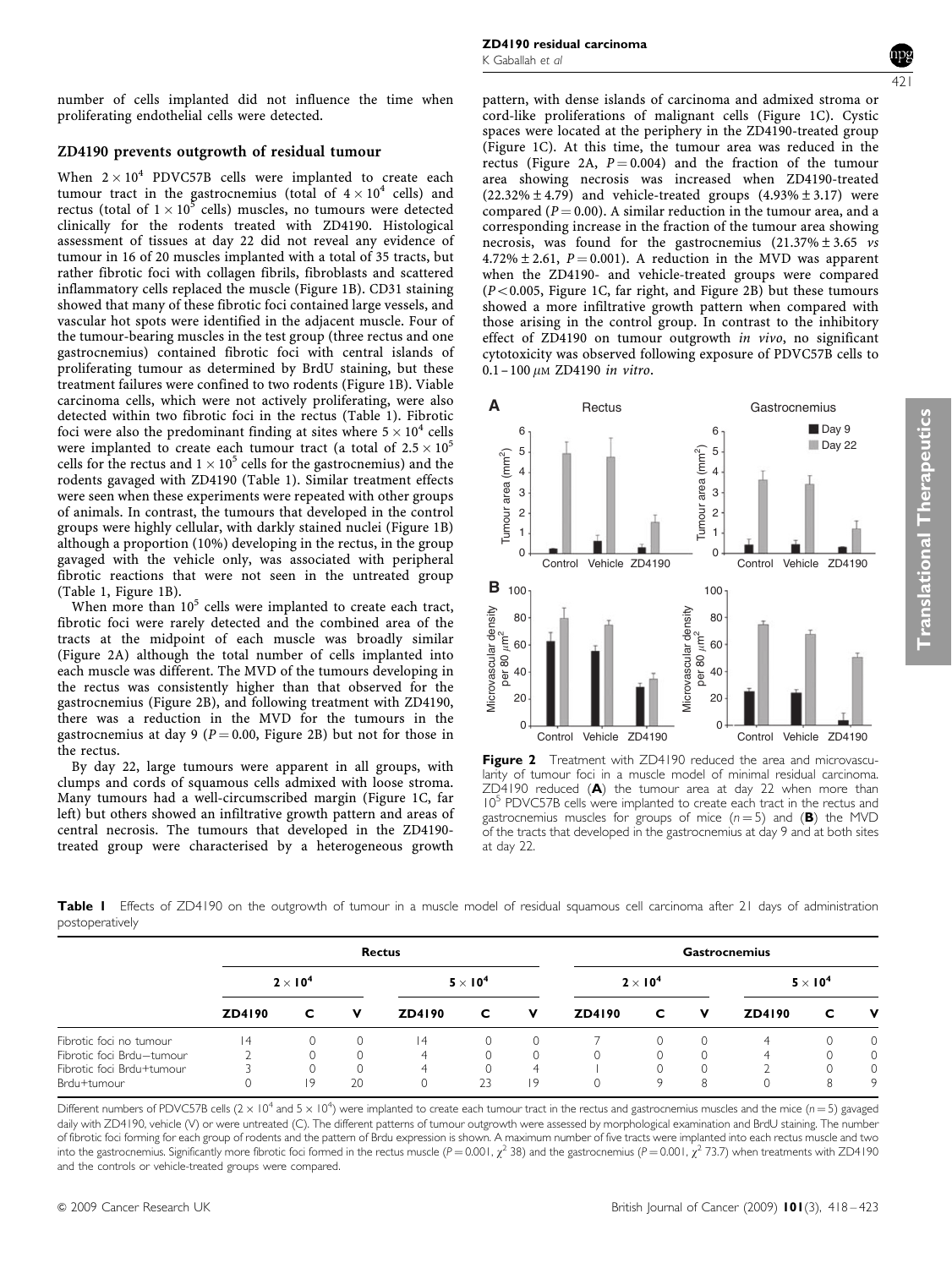# DISCUSSION

422

Translational research, based on the application of molecular diagnostics to detect residual tumour after surgery for head and neck carcinoma, has highlighted the need to identify treatment modalities, other than radiotherapy, to prevent recurrence at the operative site (Huang et al, 2007). Vascular endothelial cell growth factor signalling inhibitors are attractive for the treatment of residual disease, as tumour regrowth is dependent on neovascularisation, and in this report, we show that ZD4190 can prevent outgrowth of malignant cells when the tumour burden is below a critical threshold.

We developed preclinical models implanting varying numbers of malignant cells to mimic the clinical situation where residual carcinoma interacts with the surrounding host cells and matrix to obtain nutrients and subsequently to develop an independent vasculature. Different numbers of cells were implanted so that the effect of ZD4190 could be tested against different tumour burdens. We identified  $2 \times 10^4$  cells per tract as the lowest number that reproducibly generated viable tumour tracts and implanted a maximum of  $2.5 \times 10^6$  cells when considering the treatment effect with a higher tumour burden. The onset of endothelial cell proliferation was established by dual immunostaining as reagents that differentiate between new and established tumour vessels, for example the murine homologues of magic roundabout (Huminiecki et al, 2002) or tumour endothelial cell markers (Nanda et al, 2004a,b), are not yet available. Proliferating endothelial cells were detected at the tumour periphery at day 8 and at the centre from day 12. However, double-stained cells were difficult to detect and our step-serial approach must have missed these events, at least in the rectus, as the MVD for this muscle was greater than that for the gastrocnemius at day 9.

We anticipated that implanting different numbers of PDVC57B cells would result in differences in the area of the tumour tracts at the early time point, but no such relationship was found. However, when five tracts, each with  $1 \times 10^5$  cells, were implanted into the rectus, the MVD was consistently higher than that when two tracts  $(2 \times 10^5$  cells in total) were introduced into the gastrocnemius. The different microvessel densities are explained on the basis that MVD reflects the balance of pro- and antiangiogenic stimulators in the tissue environment and is not only a measure of the metabolic burden or the angiogenic dependence of the supported tumour cells (Hlatky et al, 2002). The higher MVD score for the carcinomas developing in the rectus indicates that implanting more malignant cells into this muscle provides a greater angiogenic signal than that when fewer cells are implanted into the gastrocnemius. However, any new vessels are unlikely to be functional at day 9, as the tumour area is similar for both muscles, indicating that proliferation is limited by the available nutrients.

We started treatment immediately after tumour cell implantation, because when treating patients it makes sense to give adjuvants early, as the growth of residual malignant cells may be stimulated when the wound bed contains many growth factors. We showed that following implantation of small numbers of malignant cells (a maximum of  $5 \times 10^4$  cells per tract), ZD4190 has the potential to prevent tumour outgrowth. The most frequent findings were fibrotic foci that represent a spectrum of change as hypoxic malignant cells die elicit an inflammatory response, phagocytes clear debris and granulation tissue is remodelled. Typically, these were associated with vascular hot spots and this enhanced blood supply may help recruit scavengers that clear any debris.

We did not detect endothelial cell proliferation until day 8, yet when the tumour burden was low  $(2-5 \times 10^4)$  cells implanted to create each tract), ZD4190 prevented outgrowth of most of the implanted cells. This suggests that this agent exerts its effects by blocking vasodilatation and the changes in permeability that aid the process of vessel co-option and increase diffusion of nutrients to the tumour, as well as by modulating endothelial cell proliferation. Dynamic contrast-enhanced magnetic resonance imaging of vascular changes induced by ZD4190 has shown that this agent reduces vessel permeability and modulates blood flow (Checkley et al, 2003). An alternative explanation for these findings is that ZD4190 inhibits EGFR signalling, but this receptor is not highly expressed on PDVC57B cells and the drug had no cytotoxic effect in vitro, supporting the notion that the primary action is to inhibit angiogenesis mediated by VEGFR2. Some tumour nodules that developed in the ZD4190-treated rodents contained viable malignant cells. Most likely, these did not proliferate as they were too far from blood vessels to obtain adequate nutrients by diffusion. A small number of fibrotic foci also contained proliferating tumour cells, suggesting that they are able to overcome the effects of the drug, or become vascularised by pathways that do not involve VEGFR2.

The treatment effects were different when more than  $10^5$  cells were implanted to create each tract. At day 9, the tumour area in the rectus and gastrocnemius muscles was broadly similar for the test and the control groups, although there was a reduction in the MVD of the fibrotic foci in the gastrocnemius. Most likely, the reduction in MVD is confined to tumours in the gastrocnemius as the tumour burden is less and the drug blocks any proangiogenic stimuli. However, this response does not translate into a reduction of tumour area for either muscle at this time, presumably as proliferation of the implanted cells is not critically dependent on the presence of functional new vessels.

When treatment with ZD4190 was continued for 22 days, there was a significant reduction in the tumour area, in the microvascularity and increased necrosis when the test and vehicletreated groups were compared. This illustrates that as the tumour expands it becomes critically dependent on new vessel formation and the drug modulates the balance of pro- and inhibitory angiogenic factors, mirroring the earlier experience indicating that antiangiogenic agents are more effective when given over a longer term (Ciardiello et al, 2003). The difference in the morphology of the ZD4190-treated tumours, with areas of peripheral necrosis, cord-like proliferation of malignant cells and reduced microvascularity can all be attributed to inhibition of VEGFR2 signalling. The infiltrative growth pattern suggests that this change is driven by hypoxia as a consequence of the reduced tissue vascularity. However, blockade of the VEGF pathway is too narrow an approach to prevent outgrowth of residual carcinoma when more than a critical tumour burden is present, as the drug effect is overwhelmed by proangiogenic signals and the tumour may use other compensatory angiogenic pathways.

ZD4190 was replaced by ZD6474 in development, as this agent has better bioavailability (Wedge et al, 2002). These agents are highly insoluble and could not be delivered locally, but they can be given orally, and as dosing does not require hospital supervision, patient acceptance is likely to be very good. These antiangiogenic drugs can also be combined successfully with other modalities, including radiotherapy (Williams et al, 2004), and we anticipate that blocking multiple targets will come to the fore as the need to provide additional treatment for cases at high risk of local recurrence is recognised. On the basis of the results from this study, it may be inferred that additional treatments should commence as soon after surgery as feasible, as all agents will be most effective when the tumour burden is low. ZD6474 is in phase I clinical trial for unresected stage 3 –4 head and neck squamous cell carcinoma in combination with radiation, or with cisplatin and radiation therapy, and should be considered for inclusion in adjuvant treatment regimes for cases with microscopic or molecular evidence of residual carcinoma.

#### ACKNOWLEDGEMENTS

We thank Dr John Harrison for help with evaluating the morphological characteristics of the tumours developed.